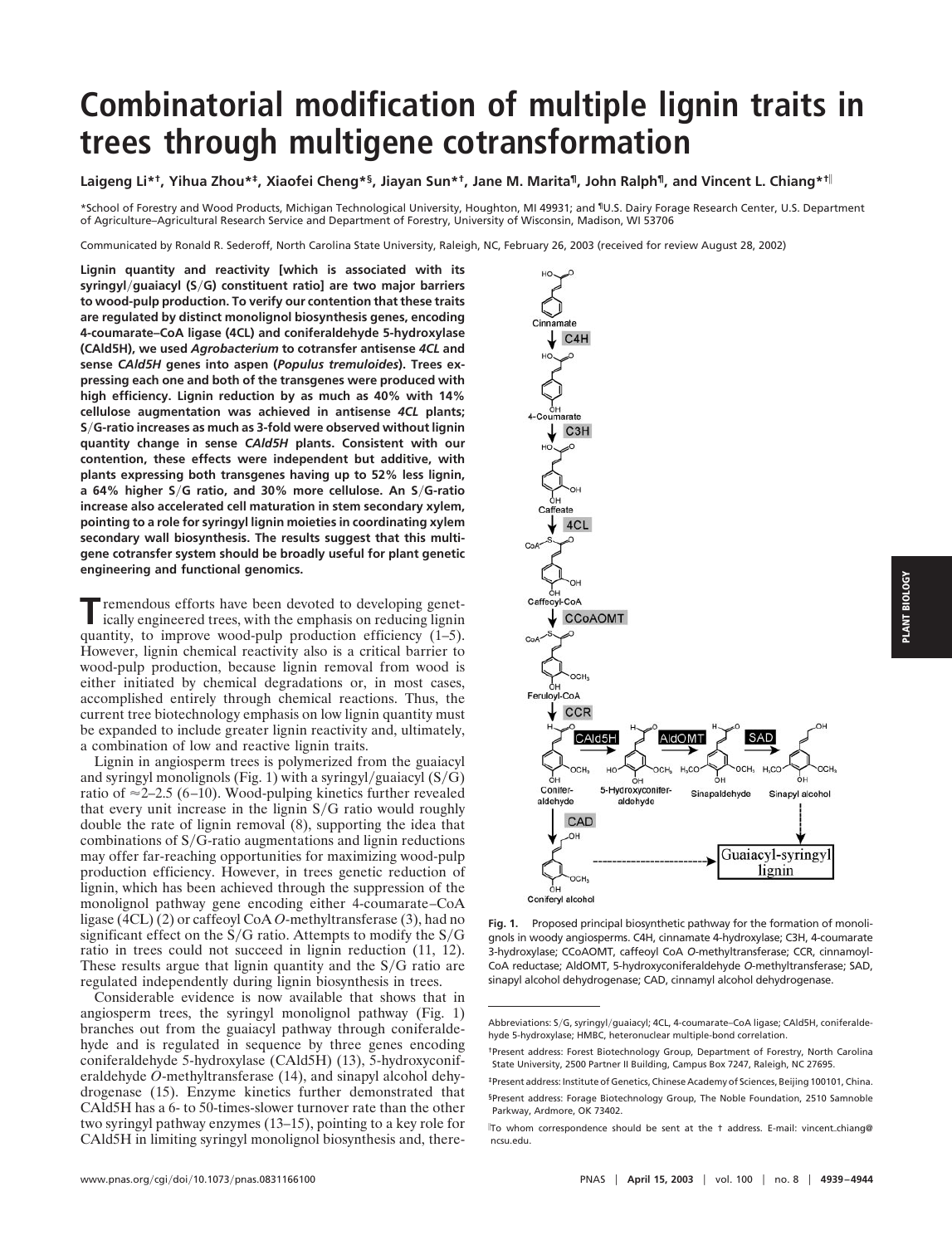

**Fig. 2.** PCR analysis of the integration of antisense *Pt4CL1* and sense *LsCAld5H* transgenes in various transgenic aspen (lane numbers represent different transgenic lines). A 1-kb DNA ladder was used for both panels (lane M). The PCR fragments seen are 1.66 and 1.61 kb in size, encompassing a portion of the aspen xylem-specific promoter and the full-length antisense *Pt4CL* and sense *LsCAld5H* coding sequences, respectively. Such transgene fragments were absent from the control (lane C).

fore, lignin S/G ratio. Thus, simultaneously up-regulating *CAld5H* and down-regulating *4CL* gene expression may lead to a concurrent lignin-reactivity augmentation and quantity reduction in plants. Although multigene manipulation in plants could be achieved by repetitive gene insertion or crosspollination (refs. 16–18; see ref. 19 for review), these approaches are impractical for trees, which have long life cycles. Transformation with a single multigene-encompassing construct is another possibility, which, if successful, may lead to transgenics integrating only a given set of the transgenes (20). But the central question from a practical viewpoint relating to the perspective of maximizing the efficiency of various wood-conversion processes is how genetic integrations involving individual transgenes as well as combinations of these genes can be achieved concurrently to yield distinct transgenic tree clones with low lignin, a high  $S/G$  ratio, and a combination of the two.

Here we report the modification of multiple lignin traits in a tree species using an *Agrobacterium*-mediated cotransformation system. Two different genetic constructs harboring aspen xylemspecific promoter (Pt4CL1P)-driven aspen antisense *Pt4CL* (2, 21) and sweetgum (*Liquidambar styraciflua*) sense *LsCAld5H* (13) genes were cotransferred into aspen, which led to the production of a variety of phenotypically normal transgenics expressing each one and both of the transgenes. The transgenics expressing a single transgene showed that antisense downregulation of *4CL* gene expression selectively mediated lignin reduction, whereas overexpression of the *CAld5H* gene specifically induced S/G-ratio augmentation. These independent effects became additive, with transgenic trees simultaneously expressing two transgenes exhibiting strong lignin reductions and drastic lignin  $S/G$ -ratio augmentations.

## **Materials and Methods**

**Transformation of Aspen with Multiple Genes.** Aspen xylem-specific promoter (Pt4CL1P)-GUS binary plasmid DNA (22) was used as a module for preparing the genetic constructs. The GUS fragment was replaced with either an antisense *Pt4CL1* or a sense *LsCAld5H* cDNA with respect to the Pt4CL1P promoter. Each construct was mobilized into disarmed *Agrobacterium tumefaciens* C58 strain and used to coinoculate aspen leaf discs for the production of transgenic trees as described (2). Wild-type aspen plants derived from *in vitro* micropropagation were used as the control.

**PCR, Protein Blot, and Enzyme-Activity Analyses.** PCR on aspen genomic DNA was used to verify transgene integration. Pt4CL1P promoter-specific sense primer (5'-CAGGAATGCTCTG-CACTCTG-3') coupled with *Pt4CL1* 5'-end sense primer (5'-ATGAATCCACAAGAATTCAT-3') was used for amplifying the antisense Pt4CL1 transgene and with *LsCAld5H* 3'-end antisense primer (5'-ATAGAGAGGACAGAGAAGGCG-3') for amplifying the *LsCAld5H* sense transgene. Crude protein was extracted from developing xylem of 10-month-old greenhousegrown trees, used in protein gel-blot analysis probed with anti-4CL1 (21) or anti-CAld5H (13) antibodies, and used for assaying 4CL and CAld5H activities with caffeate and coniferaldehyde as substrates, respectively, as described (15).

**Lignin Histochemical Analysis and Protein Immunolocalization.** Fresh hand-cut sections from stem internodes of transgenics used for the protein extraction described above were used for lignin histochemical localization by using the Cross–Bevan method as described (15). Thin sections (3  $\mu$ m thick) from the same stem segments used for histochemical analysis were made for immunolocalizing 4CL and CAld5H proteins by using corresponding antibodies as we did before (15).

**Lignin Analysis.** After stem developing xylem was collected for protein extraction, the woody tissue was ball-milled and used for lignin-content determination by using the Klason method (2) and for lignin  $S/G$ -ratio analysis by thioacidolysis (2). The rest of the ball-milled woody tissue was used to isolate lignin (23) for



**Fig. 3.** The effects of down-regulation of *4CL* and up-regulation of *CAld5H* on 4CL and CAld5H enzyme activities and lignin accumulation and S-G ratio. (*A*, *D*, *G*, and *H*) Protein gel-blot (10 μg of protein extracts per lane) analysis of xylem 4CL and CAld5H protein levels by using anti-4CL (*A* and *G*) and anti-CAld5H (*D* and *H*) antibody probes, respectively. (*B*, *E*, and *I*) 4CL and CAld5H enzyme activities in stem developing xylem tissue. Crude protein (20–40 g) was assayed for 4CL (*B* and *I*) and CAld5H (*E* and *I*) activities with caffeate and coniferaldehyde, respectively, by using HPLC-MS. Error bars represent standard deviation values of three replicates. (C, F, and J) The levels of lignin reduction and lignin S/G ratio increase in stem wood of transgenic lines as compared with the control.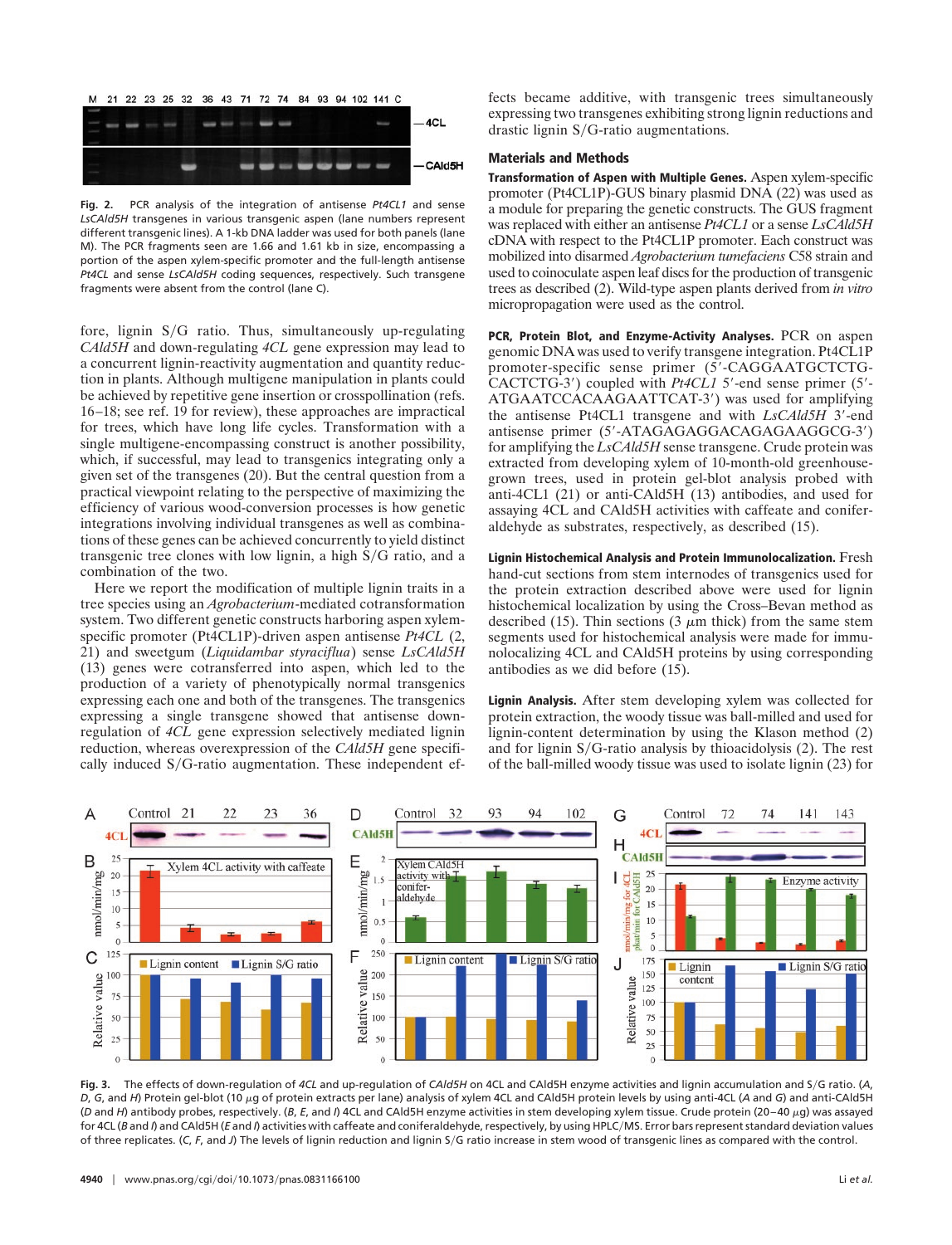NMR analysis. The 1D 13C and 2D heteronuclear multiple-bond correlation (HMBC) NMR spectra were taken on a Bruker DRX-360 instrument fitted with a 5-mm <sup>1</sup>H/broadband gradient probe with inverse geometry (proton coils closest to the sample). The conditions used for all samples were  $\approx$ 100 mg of acetylated lignin in 0.4 ml of acetone-d 6, with the central solvent peak as internal reference ( $\delta_{\rm H}$  2.04,  $\delta_{\rm C}$  29.80). Experiments used were standard Bruker implementations of gradient-selected versions of inverse ( 1H-detected) HMBC experiments (80-ms long-range coupling delay) as described (24).

**Carbohydrate Analysis.** The stem woody tissue used for lignin analysis was used also for the determination of cellulose and hemicellulose contents as described (2).

## **Results**

**Establishment of Agrobacterium-Mediated Cotransformation System.** To establish a multigene cotransformation system, four pBI101 based binary vectors, each containing a cauliflower mosaic virus 35S-driven monolignol pathway cDNA sequence, were mobilized individually into independent *A*. *tumefaciens* C58 strains for cotransforming tobacco. Forty-eight independent kanamycinresistant transgenic plants were regenerated after cocultivating leaf tissues with a mixture of these four independent *Agrobacterium* strains. Of these transgenic plants, 35%, 27%, 19%, and 19% contained one, two, three, and four transgene constructs, respectively, based on PCR (data not shown), validating the multigene cotransformation system. We then applied this system to manipulate the lignin content and  $S/G$  ratio in aspen.

**Characterization of Transgenic Aspen.** Heterologous *LsCAld5H* was used to avoid possible sequence homology-based gene silencing (25, 26). Forty phenotypically normal transgenic aspen lines were obtained, of which 37%, 40%, and 23% harbored antisense *Pt4CL* , sense *LsCAld5H*, and antisense *Pt4CL* + sense *LsCAld5H* gene constructs, respectively, as confirmed by genomic PCR. From each of these three transgenic groups grown in a greenhouse, several trees were selected randomly (Fig. 2) and harvested at the age of 10 months during the growing season for various characterizations. The effects of transgene expression are shown in Fig. 3. 4CL protein levels were reduced drastically in lines (Fig. 3*A*) harboring only antisense *Pt4CL* transgene (Fig. 2), leading to a 70 –90% reduction in xylem 4CL enzyme activity (Fig. 3*B*) and a 30 –40% reduction in stem lignin (Fig. 3 *C* and Table 1). No significant effect on the lignin S/G ratio was found (Fig. 3C and Table 1). Overexpressing the *LsCAld5H* gene alone (Fig. 2) drastically elevated the xylem CAld5H protein levels (Fig. 3*D*), giving rise to a 2.2- to 2.8-fold increase in xylem CAld5H enzyme activity (Fig. 3*E*). As a result, these transgenics exhibited up to a remarkable 2.5-fold increase in the S/G ratio as compared with the control (Fig. 3F and Table 1). The single *CAld5H* gene effect had no influence on total lignin accumulation in transgenic trees (Fig. 3*F* and Table 1). However, the single-gene effects became additive in transgenics harboring both antisense *Pt4CL* and sense *LsCAld5H* genes. Alterations of 4CL and CAld5H protein levels in these trees were consistent with changes of the corresponding enzyme activities: 80 –90% reduction in 4CL and 60 –110% increase in CAld5H (Fig. 3 *G* , *H*, and *I*). This combinatorial gene manipulation led to a 38 –52% reduction in stem lignin and 22–64% increase in the lignin S/G ratio (Fig. 3J and Table 1).

**Immunochemical and Histochemical Characterization of Transgenic Aspen.** We next examined the indigenous levels of stem 4CL and CAld5H proteins in control and transgenic plants. In control plants, 4CL protein signals were most conspicuous in the stem secondary developing xylem (Fig. 4*A*). Confirming the genesuppression effects, these 4CL signals were diminished drastically in stem xylem elements of the lignin-reduced antisense

| Plant                                                                                                                                                                                                                                                           | Control        | $\overline{21}$                                             | 22                 | 23             | 25             | 36               | 32             | 84             | SS                     | 54             | 102            | 72             | 74               | 141            | 143            |
|-----------------------------------------------------------------------------------------------------------------------------------------------------------------------------------------------------------------------------------------------------------------|----------------|-------------------------------------------------------------|--------------------|----------------|----------------|------------------|----------------|----------------|------------------------|----------------|----------------|----------------|------------------|----------------|----------------|
| Gene integrated<br>-4CL                                                                                                                                                                                                                                         |                |                                                             | $-4C$              | $-4C$          |                |                  |                |                |                        |                |                | $-4CL$         | $-4CL$           | $-4CL$         | $-4C$          |
| $+$ CAId5H                                                                                                                                                                                                                                                      |                |                                                             |                    |                |                |                  | +CAId5H        | $+$ CAld5H     | $+$ CAId <sub>5H</sub> | $+$ CAId5H     | $+$ CAId5H     | $+$ CAId5H     | $+$ CAld5H       | $+$ CAId5H     | +CAId5H        |
| Lignin content, %                                                                                                                                                                                                                                               |                | $22.2 \pm 0.8$ 16.0 $\pm$ 0.6 15.3 $\pm$ 0.4 14.4 $\pm$ 0.5 |                    |                | $13.1 \pm 0.3$ | $14.9 \pm 0.2$   | $22.4 \pm 0.5$ | $21.6 \pm 0.4$ | $21.1 \pm 0.4$         | $20.7 \pm 0.6$ | $19.7 \pm 0.4$ | $13.7 \pm 0.4$ | $12.4 \pm 0.5$   | $10.7 \pm 0.4$ | $13.2 \pm 0.3$ |
| Lignin S/G ratio                                                                                                                                                                                                                                                | 2.2            | $\overline{2.1}$                                            | $\frac{0}{2}$      | 2.2            | 2.3            | $\overline{2.1}$ | 4.8            | 4.0            | 5.5                    | 4.9            | 3.0            | 3.6            | $\overline{3.4}$ |                | $\frac{3}{3}$  |
| Syringyl content,<br>umol/g lignin                                                                                                                                                                                                                              | $1190 + 94$    | $1067 + 87$                                                 | $924 \pm 72$       | $1027 - 88$    | $864 \pm 71$   | $838 + 69$       | $1815 \pm 98$  | $1441 \pm 103$ | $1735 \pm 121$         | $1502 + 120$   | $1567 \pm 110$ | $1109 + 86$    | $145 \pm 82$     | $986 \pm 71$   | $1241 \pm 79$  |
| Guaiacyl content,                                                                                                                                                                                                                                               | $546 \pm 38$   | $504 \pm 39$                                                | $455 \pm 40$       | $469 \pm 42$   | $370 + 27$     | $394 \pm 32$     | $377 \pm 30$   | $362 + 28$     | $318 \pm 25$           | $305 \pm 24$   | $519 \pm 38$   | $307 + 20$     | $340 + 22$       | $373 + 36$     | $371 \pm 31$   |
| Syringyl + guaiacyl,<br>umol/g lignin                                                                                                                                                                                                                           | 1736           | 1571                                                        | 1379               | 1496           | 1234           | 1232             | 2192           | 1803           | 2053                   | 1807           | 2086           | 1416           | 1485             | 1359           | 1612           |
| Cellulose content, %<br>umol/g lignin                                                                                                                                                                                                                           |                | $41.4 \pm 0.4$ $43.1 \pm 0.3$                               | $\trianglerighteq$ | $44.8 \pm 0.4$ | $47.3 \pm 0.5$ | $\frac{1}{2}$    | $40.0 \pm 0.3$ | $42.6 \pm 0.2$ | $44.7 \pm 0.1$         | $43.4 \pm 0.2$ | $44.3 \pm 0.1$ | $49.2 \pm 0.3$ | $50.9 \pm 0.1$   | $53.3 \pm 0.2$ | g              |
| Xylan content, %                                                                                                                                                                                                                                                | $15.8 \pm 0.2$ | $16.8 \pm 0.3$                                              | $\overline{z}$     | $16.1 \pm 0.3$ | $16.9 \pm 0.4$ | $\frac{1}{2}$    | $16.5 \pm 0.4$ | $15.3 \pm 0.1$ | $15.7 \pm 0.5$         | $15.6 \pm 0.5$ | $15.2 \pm 0.1$ | $15.3 \pm 0.3$ | $14.6 \pm 0.2$   | $15.4 \pm 0.4$ | g              |
| Cellulose/lignin ratio                                                                                                                                                                                                                                          | $\ddot{ }$     | 27                                                          | $\trianglerighteq$ |                | 3.6            | $\frac{1}{2}$    | $\frac{8}{1}$  | $\frac{0}{2}$  | $\overline{2.1}$       | 2.0            |                | 3.6            | 4.1              | 5.0            | ₿              |
| Values are means ± SE of two to three assays of different samples from each line. - 4CL and + CAId5H, antisense 4CL and sense CAId5H transgenes, respectively. Lignin, cellulose, and xylan contents are percentages<br>of dry wood weight. ND, not determined. |                |                                                             |                    |                |                |                  |                |                |                        |                |                |                |                  |                |                |

Table 1. Chemical compositions in stem wood of control and transgenic aspen

able 1. Chemical compositions in stem wood of control and transgenic aspen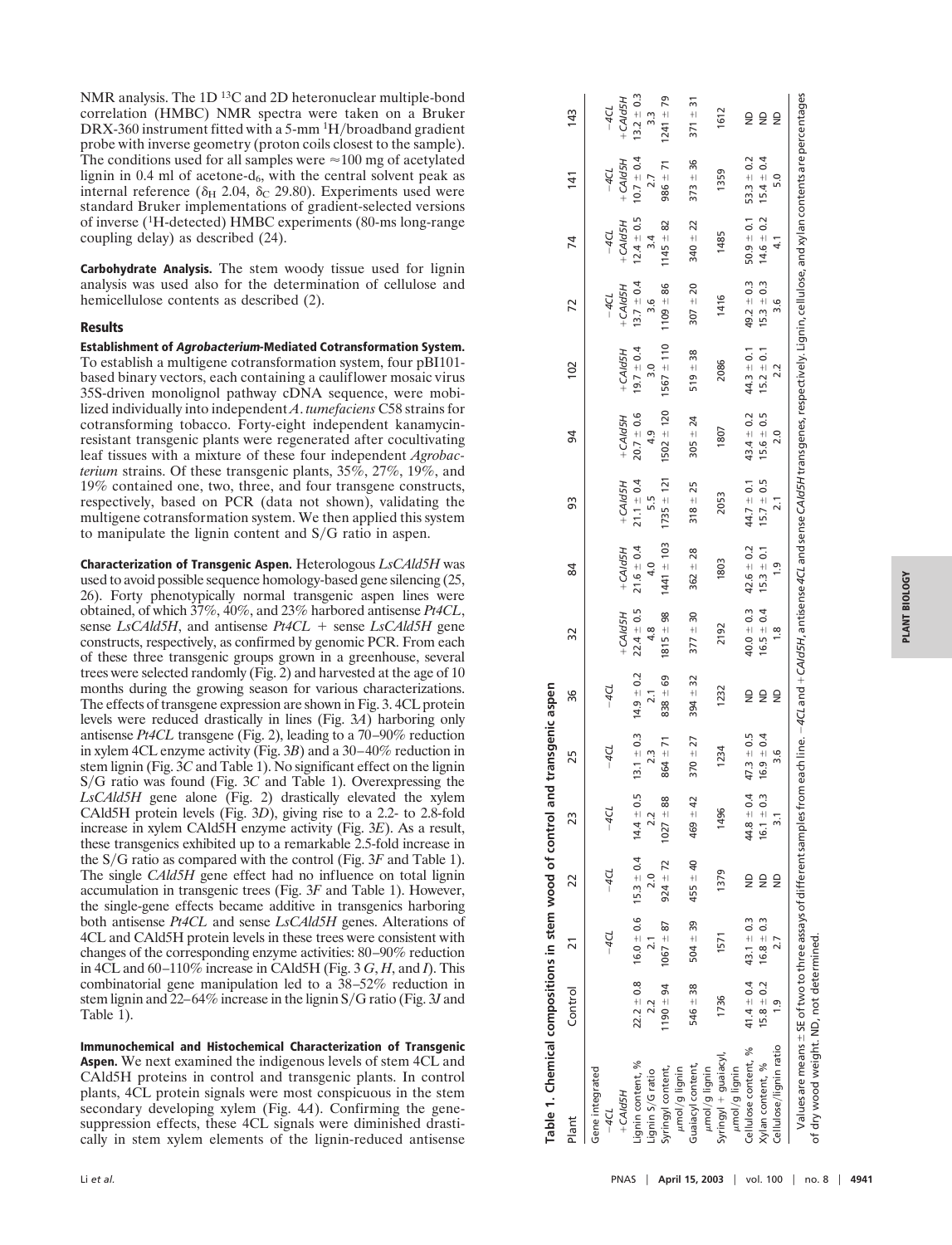

**Fig. 4.** Immunodection of 4CL and CAld5H protein levels and cell-wall histochemical staining in transgenic and control plants. Light micrographs of stem transverse sections showing protein localization (*A*–*D*) and cell-wall lignin staining (*E* and *F*) are shown. (*A* and *B*) In the fifth internode, strong 4CL protein signals were present in vessel (v), ray parenchyma (rp), and fiber (f) cells of developing xylem of control (A) but were reduced greatly in these cells/elements in 4CL down-regulated transgenic plants such as plant 23 (*B*) having a 35% lignin reduction (Table 1). (*C* and *D*) In the ninth internode, the CAld5H protein signals were distributed widely in secondary xylem of control (C), whereas in transgenic lines having an augmented lignin S/G ratio, such as plant 93, strong CAld5H protein signals were localized exclusively to a few layers of the developing xylem fiber and ray parenchyma cells (*D*) where syringyl lignin deposits. (*E* and *F*) Cross–Bevan cell-wall staining shows the normal centripetal course of cell maturation starting from the fusiform initials (ffi) in control (*E*) and accelerated cell-wall thickening in CAld5H up-regulated transgenic plants such as plant 93 ( $F$ ). (Bars:  $A-D$ , 50  $\mu$ m; *E* and *F*, 30  $\mu$ m.)

*Pt4CL* transgenics as shown in Fig. 4*B* for plant 23. In sense *LsCAld5H* transgenics such as plant 93 (Fig. 4*D*), the xylemspecific overexpression of the transgene was evidenced by the explicit elevation of CAld5H protein signals in a few layers of the developing xylem elements, particularly the fiber cells, located at the periphery of the secondary xylem. But in control plants, the indigenous CAld5H was distributed in multiple cell layers in stem xylem (Fig. 4*C*). The absence of CAld5H signals from the interior of the secondary xylem in the sense *LsCAld5H* transgenic may suggest completed lignification in these xylem elements. Furthermore, in sense *LsCAld5H* transgenics, secondary cell-wall thickening occurred rapidly and apparently completed in elements adjacent to the periphery of the secondary xylem (Fig. 4*F*, plant 93) as revealed by the Cross–Bevan cell-wall staining. Because syringyl lignin deposition marks the concluding phase of lignification (27–30), the intense syringyl-specific Cross–Bevan staining of the peripheral xylem elements in sense *LsCAld5H* transgenics exemplified an extensive lignification occurring already in the newly fusiform initial-derived xylem

course of cell differentiation (thin-walled, pink cells) and reached completion (thick-walled, dark-red cells) near the interior of the secondary xylem (Fig. 4*E*). These results suggest that the sense overexpression of *CAld5H* triggering an accelerated syringyl lignin deposition induces a rapid maturation/ lignification of stem secondary xylem cells. **Structural Analysis of Lignin.** Fig. 5 shows long-range <sup>13</sup>C <sup>1</sup>H corre-

lations, from gradient HMBC (31), involving the  $\alpha$ -protons of the major  $\beta$ -aryl ether units in control and transgenics (plants 23, 93, and 72) lignins. The equivalent 2- and 6-carbons of the symmetrical syringyl units resonate at  $\approx$ 105 ppm and are easily distinguished from the corresponding guaiacyl carbons (for which the 2- and 6-carbons resonate differentially at  $\approx$  113 and  $\approx$  121 ppm). It is

elements. These phenomena were observed for the transgenics expressing the sense *LsCAld5H* gene alone or together with antisense *Pt4CL* transgene (data not shown). In contrast, in control plants the secondary cell-wall thickening and lignification in xylem elements proceeded gradually along the centripetal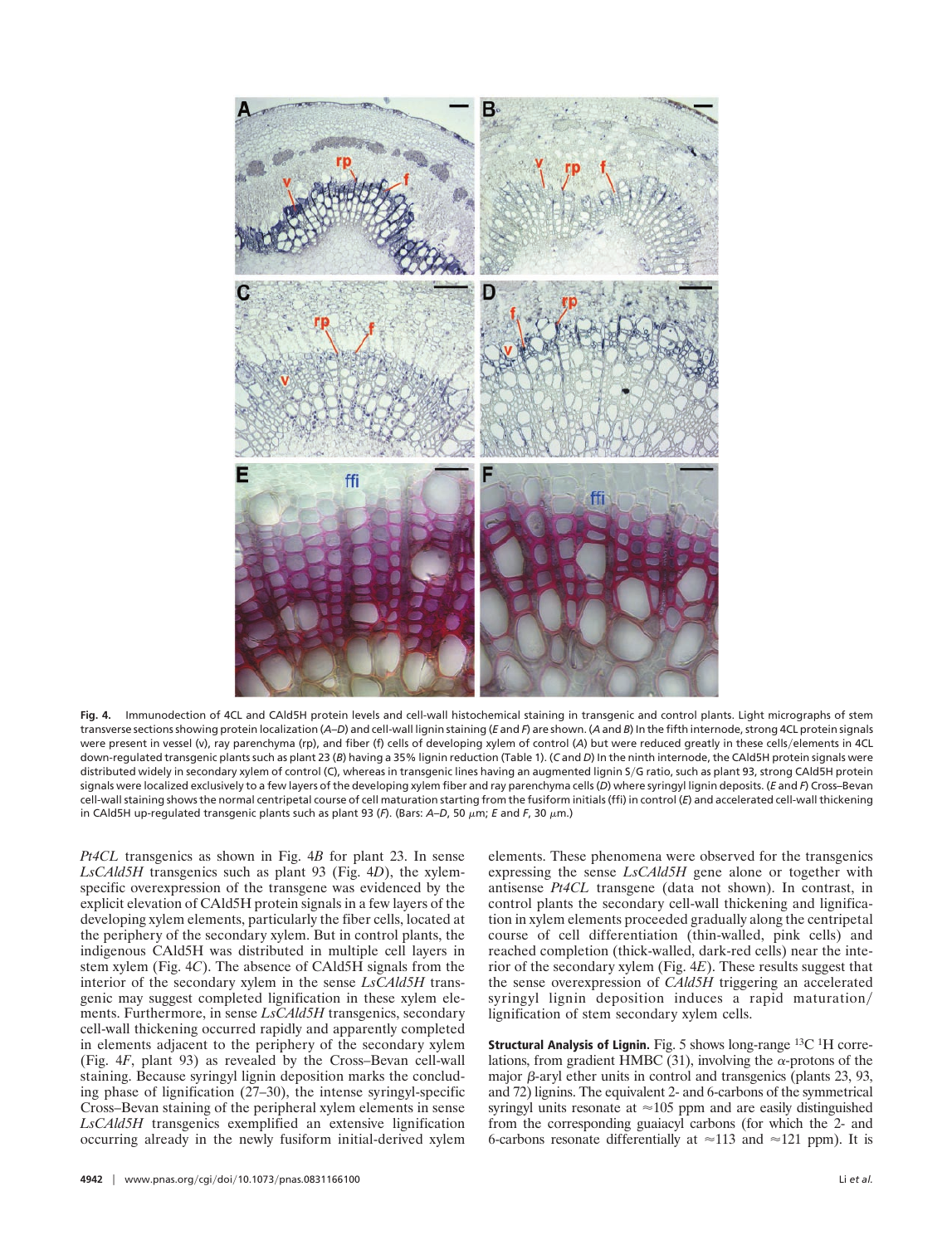

Fig. 5. NMR spectra of milled wood lignin from control and transgenic aspen. Gradient-selected 2D HMBC subspectra showing  $\alpha$ -proton correlations in  $\beta$ -aryl ether units revealing the S/G compositional differences among the control and the transgenics (4CL-down-regulated plant 23, CAld5H-up-regulated plant 93, and 4CL-down-regulated + CAld5H-up-regulated plant 72). Structures show the five carbons that are two or three bonds from the proton H-a (red), revealed in HMBC correlations. Symmetrical syringyl units, with 2/6-carbon (rose) correlations at ≈105 ppm, are readily distinguished from asymmetric guaiacyl units with 2- and 6-carbons (blue and green, respectively) at  $\approx$ 113 and  $\approx$ 121 ppm. Note that the spectra are not calibrated to an absolute concentration; relative levels of syringyl and guaiacyl units can be discerned within individual spectra but not between them.

evident that the lignins from the control and the 4CL-downregulated transgenic exhibited a similar S/G ratio (Fig. 5). However, the syringyl content was enriched considerably in lignin from the CAld5H-up-regulated transgenic; only trace guaiacyl correlations appear at the base-plane noise level (Fig. 5). Similarly, the lignin from the 4CL-down-regulated  $+$  CAld5H-up-regulated transgenic also had a very low guaiacyl component compared with wild type; guaiacyl unit correlations are seen at lower contour levels approaching the base-plane noise level (Fig. 5). The guaiacyl/ syringyl compositional shifts observed in  $\beta$ -ether units among the control and various transgenics are in line with the gross compositional shifts evident in the 1D<sup>13</sup>C NMR spectra (data not shown) and with the chemical  $S/G$ -ratio analyses (Table 1).

To test whether up-regulating CAld5H may divert its reaction product 5-hydroxyconiferaldehdye into the lignin sink, we examined lignin HMBC spectra for the benzodioxan  $(4-O-\beta)$ <sup>5</sup>  $O$ - $\alpha$ ) units demonstrated to derive from 5-hydroxyconiferyl alcohol (32). However, such units in all four lignins (control, 23, 93, and 72) were barely detectable. 1D and 2D NMR also did not reveal any sinapaldehyde incorporation in these lignins. Thus, when CAld5H is up-regulated, the CAld5H/5-hydroxyconiferaldehyde O-methyltransferase/sinapyl alcohol dehydrogenase pathway (Fig. 1) is exclusive for the biosynthesis of sinapyl alcohol, the syringyl monolignol.

**Carbohydrate Analysis.** Transgenic trees with reduced lignin exhibited an increase in cellulose content, and up to a remarkable 30% increase was observed in antisense-*Pt4CL*-sense-*LsCAld5H* transgenic line 141 due to a 52% lignin reduction (Table 1). Consistent with the observation reported by Hu *et al.* (2), the increased cellulose content together with reduced lignin quantity resulted in a cellulose/lignin ratio of 3 to 5 in the transgenic lines as opposed to 2.2 in the control (Table 1). The relative abundance of the major hemicellulose component xylan was essentially unaffected in all transgenic lines, confirming our previous results (2).

## **Discussion**

We reported here an *Agrobacterium* system for transforming tobacco and aspen with multiple genes to develop transgenics that would incorporate various combinations of the transgenes. No significant differences were observed for either tobacco or aspen transgenics in the frequency of transgene incorporation; each transgene had an  $\approx$  50–60% chance of insertion. These results suggest that this system could be broadly useful for dissecting complex biosynthetic pathways and engineering polygenic agronomic traits in plants.

Using this system we produced tree clones with diverse transgenic wood properties such as low lignin, a high S/G ratio, a high cellulose/lignin ratio, and various combinations of these traits. However, the growth enhancement noted in the previous transgenics having 4CL constitutively down-regulated was not found in this study. It is likely that the use of a xylem-specific promoter obviating the constitutive promoter-induced pleiotropic effects (2) might account for the normal phenotype of the transgenics reported in this study. The compensatory deposition of lignin and cellulose (Table 1) observed in this and previous (2) studies would then suggest intrinsic crosstalk between these two major cell-wall components and is consistent with the well known fact that trees naturally regulate the deposition of lignin and cellulose during wood formation (33–35). Thus, cellulose augmentation observed in transgenic trees could be a treespecific adaptation to sustain mechanical strength in lignindeficient xylem cells.

The accelerated maturation (wall thickening and lignification; Fig. 4*F*) of secondary xylem cells in CAld5H-up-regulated transgenics was a striking observation for any transgenics with altered lignin biosynthesis. Cell maturation involves a series of events in which secondary cell-wall thickening and lignification are the two overlapping terminal processes (36). In angiosperm trees, the deposition of syringyl lignin in secondary xylem elements further signifies the end of lignification (15, 28–30). Therefore, in the context of these cytodifferentiation events, the accelerated cell maturation in transgenics as a result of CAld5H up-regulation-mediated early deposition of syringyl lignin suggests that the formation of syringyl oligomers may be an important part of signaling mechanisms for secondary wall